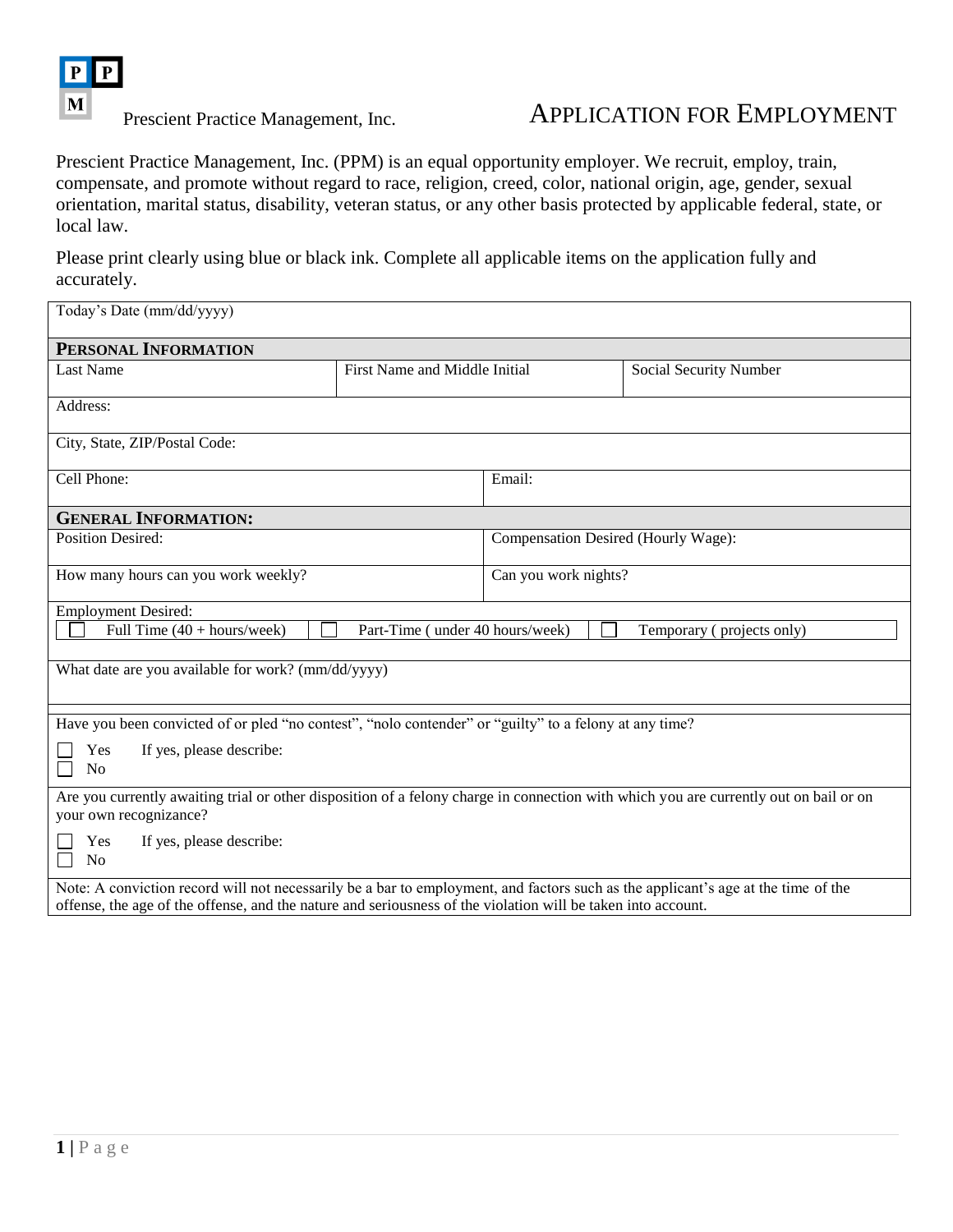

 $\Gamma$ 

| <b>EMPLOYMENT HISTORY</b>                    |                                                                                                                                      |                                |              |         |  |  |  |  |
|----------------------------------------------|--------------------------------------------------------------------------------------------------------------------------------------|--------------------------------|--------------|---------|--|--|--|--|
|                                              | Account for all of your time chronologically (including Armed Services, Self-Employed, and unemployed time) for the past 10 years    |                                |              |         |  |  |  |  |
|                                              | beginning with the present date. Note: Applicants should not provide any information about the nature of their military discharge in |                                |              |         |  |  |  |  |
| the box marked "Reason for Leaving".         |                                                                                                                                      |                                |              |         |  |  |  |  |
| 1. Current Employment                        |                                                                                                                                      |                                |              |         |  |  |  |  |
| From:                                        | To:                                                                                                                                  | <b>Last Position Held:</b>     |              |         |  |  |  |  |
|                                              |                                                                                                                                      |                                |              |         |  |  |  |  |
| Employer:                                    |                                                                                                                                      | Responsibilities:              |              |         |  |  |  |  |
|                                              |                                                                                                                                      |                                |              |         |  |  |  |  |
| Employer's Address:                          |                                                                                                                                      |                                |              |         |  |  |  |  |
|                                              |                                                                                                                                      |                                |              |         |  |  |  |  |
| Employer's Phone:                            |                                                                                                                                      |                                |              |         |  |  |  |  |
|                                              |                                                                                                                                      |                                |              |         |  |  |  |  |
| Industry/Nature of Business:                 |                                                                                                                                      | Compensation                   |              |         |  |  |  |  |
|                                              |                                                                                                                                      |                                | <b>Start</b> | Current |  |  |  |  |
| Supervisor's Name:                           |                                                                                                                                      | <b>Base Pay</b>                | \$           | \$      |  |  |  |  |
|                                              |                                                                                                                                      | Overtime                       | \$           | \$      |  |  |  |  |
| Supervisor's Position:                       |                                                                                                                                      | <b>Additional Compensation</b> | \$           | \$      |  |  |  |  |
| May we contact this employer?<br>If no, why? | N <sub>o</sub><br>Yes                                                                                                                | Reason for Leaving:            |              |         |  |  |  |  |
| <b>Employment Status:</b>                    |                                                                                                                                      |                                |              |         |  |  |  |  |
|                                              |                                                                                                                                      |                                |              |         |  |  |  |  |
| Full Time                                    |                                                                                                                                      |                                |              |         |  |  |  |  |
| Part Time                                    |                                                                                                                                      |                                |              |         |  |  |  |  |
| 2.<br>Prior Employment                       |                                                                                                                                      |                                |              |         |  |  |  |  |
| From:                                        | To:                                                                                                                                  | <b>Last Position Held:</b>     |              |         |  |  |  |  |
|                                              |                                                                                                                                      |                                |              |         |  |  |  |  |
| Employer:                                    |                                                                                                                                      | Responsibilities:              |              |         |  |  |  |  |
|                                              |                                                                                                                                      |                                |              |         |  |  |  |  |
| Employer's Address:                          |                                                                                                                                      |                                |              |         |  |  |  |  |
|                                              |                                                                                                                                      |                                |              |         |  |  |  |  |
| Employer's Phone:                            |                                                                                                                                      |                                |              |         |  |  |  |  |
|                                              |                                                                                                                                      |                                |              |         |  |  |  |  |
| Industry/Nature of Business:                 |                                                                                                                                      | Compensation                   |              |         |  |  |  |  |
|                                              |                                                                                                                                      |                                | <b>Start</b> | Current |  |  |  |  |
| Supervisor's Name:                           |                                                                                                                                      | <b>Base Pay</b>                | \$           | \$      |  |  |  |  |
|                                              |                                                                                                                                      | Overtime                       | \$           | \$      |  |  |  |  |
| Supervisor's Position:                       |                                                                                                                                      | <b>Additional Compensation</b> | \$           | \$      |  |  |  |  |
|                                              |                                                                                                                                      |                                |              |         |  |  |  |  |
| May we contact this employer?                | $\rm No$<br>Yes                                                                                                                      | Reason for Leaving:            |              |         |  |  |  |  |
| If no, why?                                  |                                                                                                                                      |                                |              |         |  |  |  |  |
| <b>Employment Status:</b>                    |                                                                                                                                      |                                |              |         |  |  |  |  |
| Full Time                                    |                                                                                                                                      |                                |              |         |  |  |  |  |
| Part Time                                    |                                                                                                                                      |                                |              |         |  |  |  |  |
|                                              |                                                                                                                                      |                                |              |         |  |  |  |  |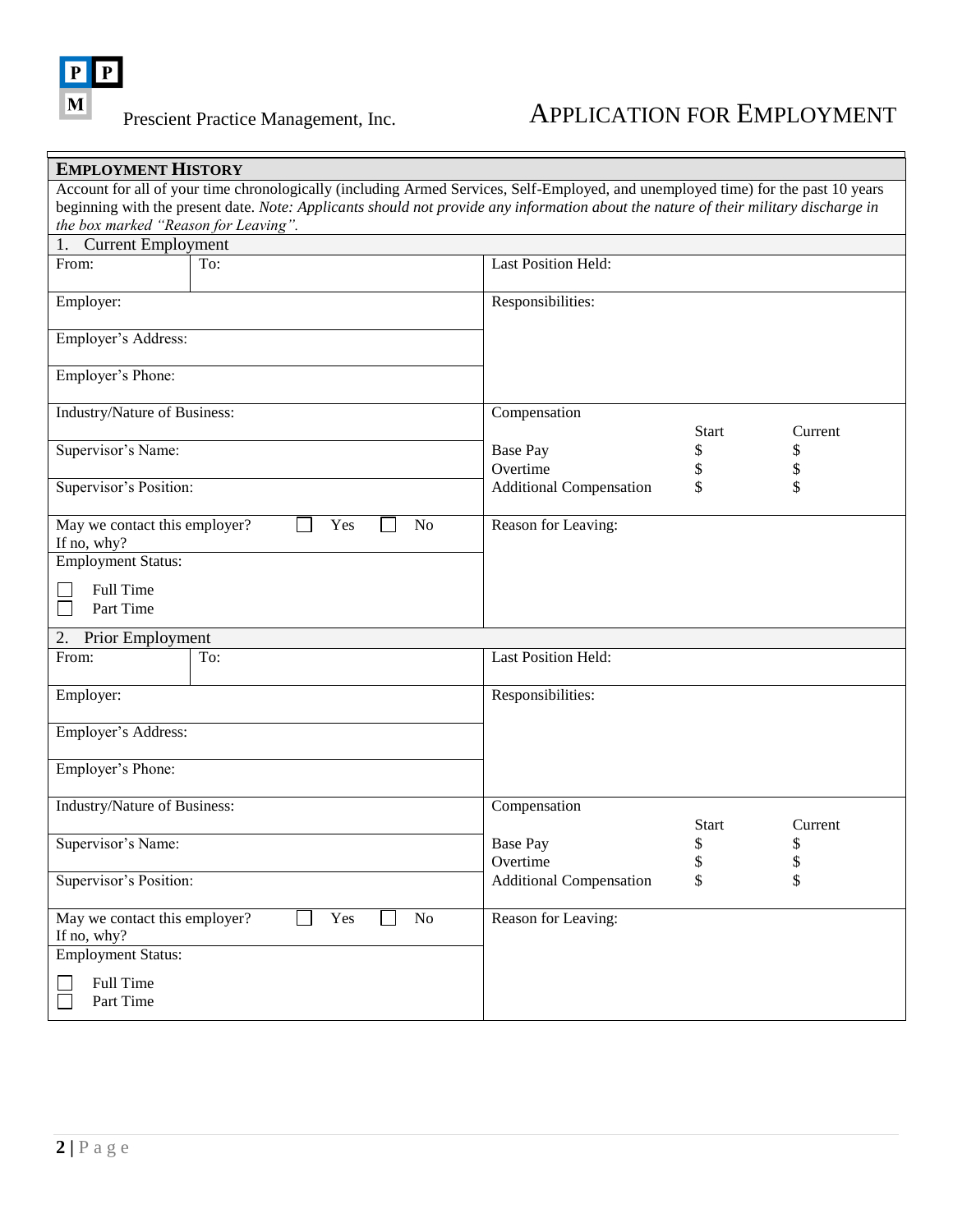

## Prescient Practice Management, Inc. APPLICATION FOR EMPLOYMENT

|                                                                                                  | <b>BUSINESS CONFLICTS STATEMENT:</b> |             |                     |                        |         |                                    |       |  |              |            |               |
|--------------------------------------------------------------------------------------------------|--------------------------------------|-------------|---------------------|------------------------|---------|------------------------------------|-------|--|--------------|------------|---------------|
| <b>REFERENCES</b>                                                                                |                                      |             |                     |                        |         |                                    |       |  |              |            |               |
| Please list three references other than relatives (at least one should be business or academic). |                                      |             |                     |                        |         |                                    |       |  |              |            |               |
| <b>Name</b>                                                                                      |                                      |             | <b>Phone Number</b> |                        |         | Relationship                       |       |  |              |            |               |
|                                                                                                  |                                      |             |                     |                        |         |                                    |       |  |              |            |               |
|                                                                                                  |                                      |             |                     |                        |         |                                    |       |  |              |            |               |
|                                                                                                  |                                      |             |                     |                        |         |                                    |       |  |              |            |               |
| <b>EDUCATION</b>                                                                                 |                                      |             |                     |                        |         |                                    |       |  |              |            |               |
| <b>School Type</b>                                                                               | <b>School Name</b>                   | <b>City</b> |                     | <b>State</b>           | Country |                                    | Major |  | <b>Minor</b> | <b>GPA</b> | <b>Degree</b> |
| High School                                                                                      |                                      |             |                     |                        |         |                                    |       |  |              |            | $\rm N/A$     |
| College                                                                                          |                                      |             |                     |                        |         |                                    |       |  |              |            |               |
| Professional                                                                                     |                                      |             |                     |                        |         |                                    |       |  |              |            |               |
| Other                                                                                            |                                      |             |                     |                        |         |                                    |       |  |              |            |               |
|                                                                                                  | PROFESSIONAL ASSOCIATIONS            |             |                     |                        |         |                                    |       |  |              |            |               |
| <b>Association</b>                                                                               |                                      |             |                     | <b>Membership Role</b> |         |                                    |       |  |              |            |               |
|                                                                                                  |                                      |             |                     |                        |         |                                    |       |  |              |            |               |
|                                                                                                  |                                      |             |                     |                        |         |                                    |       |  |              |            |               |
|                                                                                                  |                                      |             |                     |                        |         |                                    |       |  |              |            |               |
| PROFESSIONAL CERTIFICATIONS, LICENSES, AND PERMITS                                               |                                      |             |                     |                        |         |                                    |       |  |              |            |               |
| <b>Certification/License/Permit</b><br><b>Expiration Date</b>                                    |                                      |             |                     |                        |         | <b>Issuing Agency/Organization</b> |       |  |              |            |               |
|                                                                                                  |                                      |             |                     |                        |         |                                    |       |  |              |            |               |
|                                                                                                  |                                      |             |                     |                        |         |                                    |       |  |              |            |               |
|                                                                                                  |                                      |             |                     |                        |         |                                    |       |  |              |            |               |
| <b>OTHER</b>                                                                                     |                                      |             |                     |                        |         |                                    |       |  |              |            |               |
|                                                                                                  |                                      |             |                     |                        |         |                                    |       |  |              |            |               |

Please list any other job-related experience, skills, languages spoken, or other qualifications that you believe should be considered in evaluating your qualifications for employment: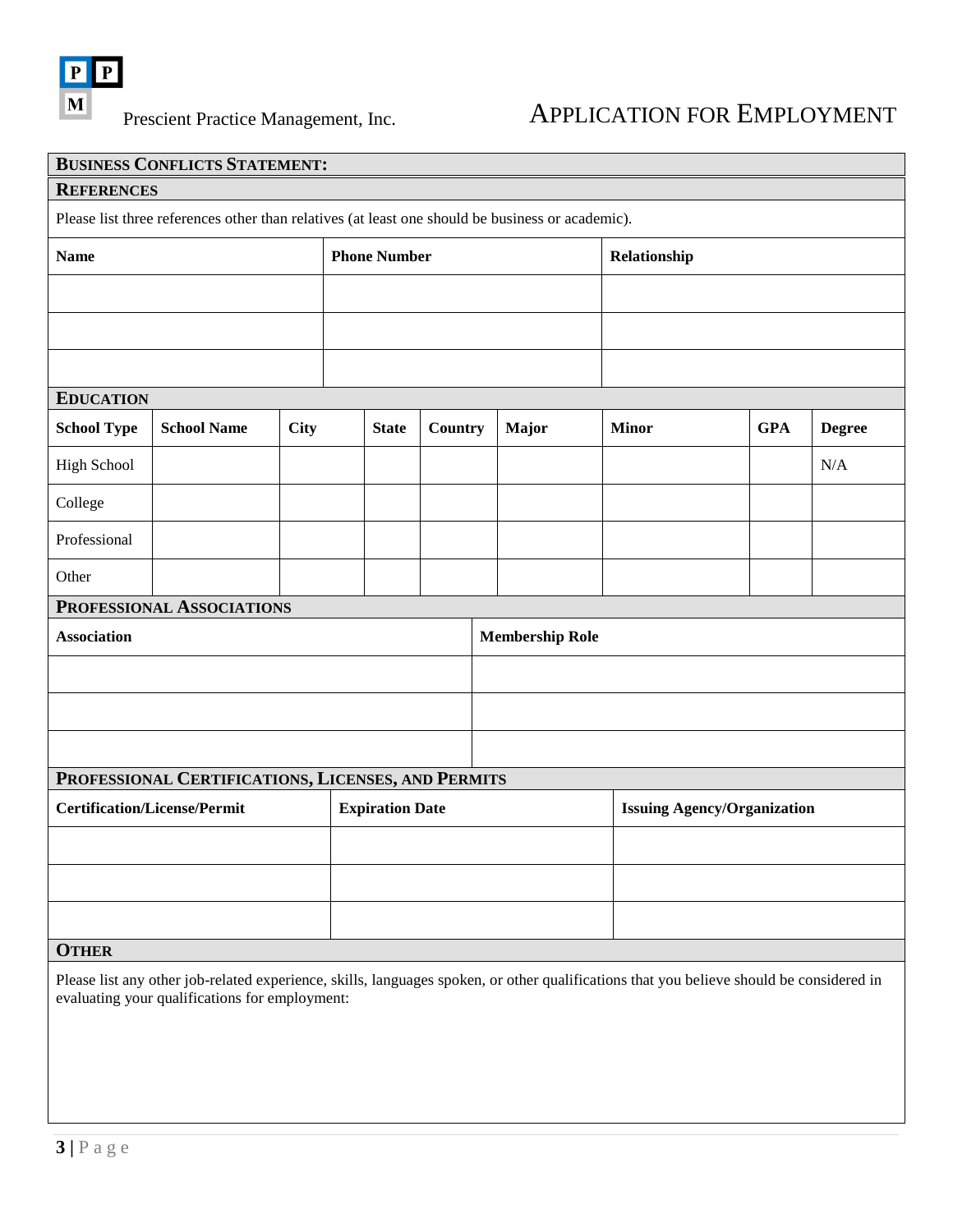

### Prescient Practice Management, Inc. APPLICATION FOR EMPLOYMENT

We need to know if you have knowledge of any possible business conflicts between yourself and PPM, or any of our clients, or of any other limitations that would impair your ability to accept an offer of employment with or provide services as an employee to PPM or its clients.

Do you have an employment agreement, non-compete agreement or other restrictions or contractual obligations relating to any of your present or former employers, or to any client of PPM, which are still in effect?

|           | $\blacksquare$ Yes If the answer is "Yes", attach a copy of the agreement(s), restriction(s) or contractual obligations, unless prohibited |
|-----------|--------------------------------------------------------------------------------------------------------------------------------------------|
|           | from doing so.                                                                                                                             |
| $\Box$ No |                                                                                                                                            |

Are you or have you ever been involved in any litigation against PPM, its affiliates or related entities or any of their respective clients involving professional services rendered?

Yes  $\Box$ 

 $\Box$ No

In consideration of my employment, or possible employment by PPM and other valuable consideration, I acknowledge and agree that:

- <span id="page-3-0"></span>1. This application will be considered current for 90 days and a new application must be completed for further consideration after 90 days.
- 2. During the employment application process with PPM, I will not bring any such ideas, proprietary information or materials, including, without limitation, trade secrets, proprietary data or computer software, or use any such ideas, information or materials for the benefit of Prescient Practice Management, Inc. Entities, or their clients.
- 3. Any false statement, misrepresentation, factual discrepancy or omission on this application, or on any supporting documents, regardless of when discovered, may result in rejection of my candidacy, withdrawal of an offer of employment or termination of my employment, as the case may be.
- 4. If I have a disability, I must tell you in writing of my need for accommodation after I know, or reasonably should know that an accommodation is needed. Failure to do so will prevent me from alleging a violation of the accommodation requirements otherwise imposed by law.
- <span id="page-3-1"></span>5. If I am offered a position, it will be offered on a condition that my employment shall be at will and for no definite period.

My signature below certifies that I have read, understand, and voluntarily agree to items [1](#page-3-0) - [5](#page-3-1) on page [4](#page-3-1) of the Application. In addition, my signature below certifies that to the best of my knowledge and belief, the information on this Application (pages [1](#page-0-0) through [4\)](#page-3-2) and other supporting documents are true and correct.

<span id="page-3-2"></span>

Signature Date Name (Print) Date Date